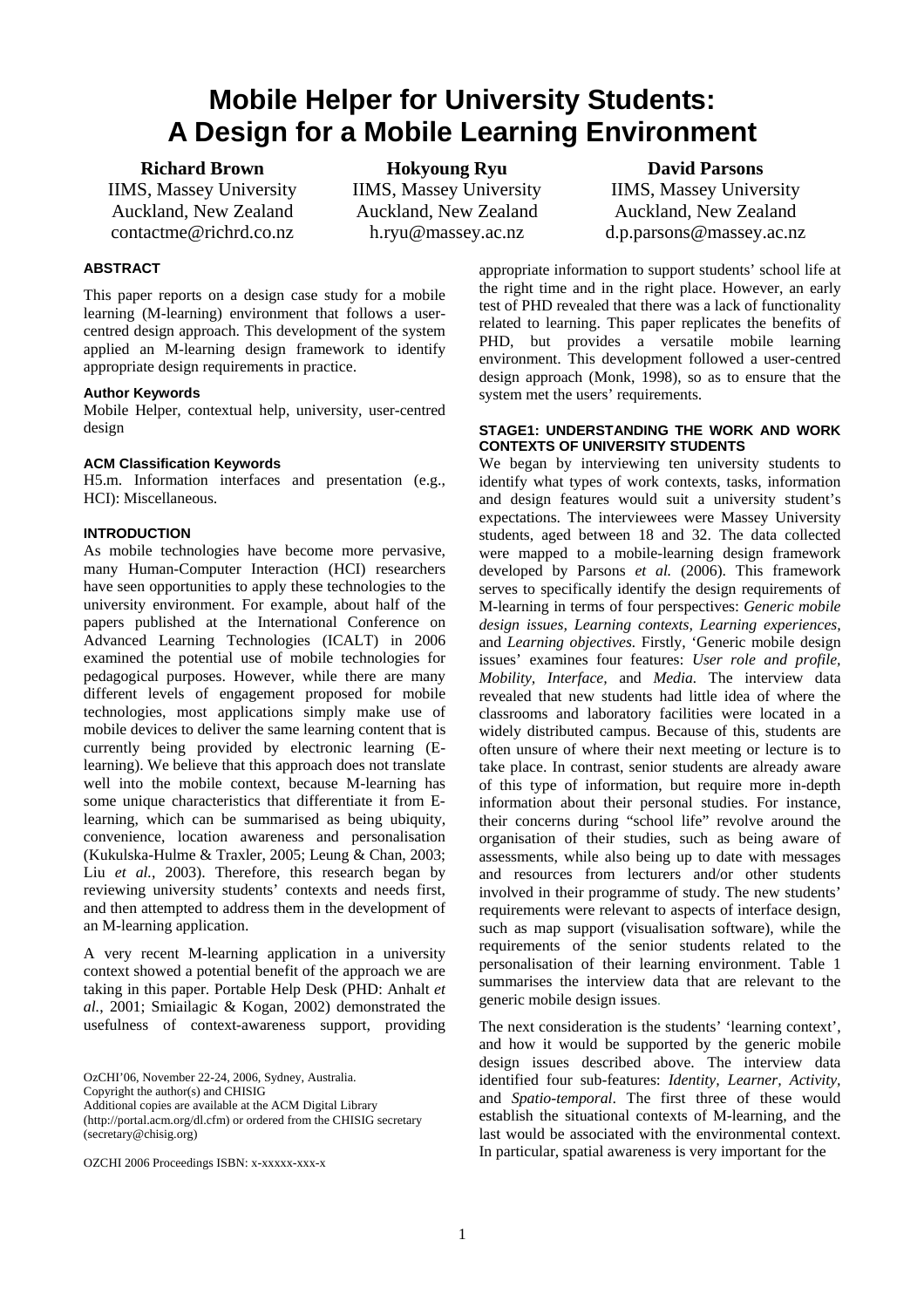#### **Table 1. Summary of the interview data, in conjunction with Parsons** *et al.***'s M-learning design framework**

| Generic Design issues                                           | Learning contexts                                | Learning experience                                  | Objective              |  |
|-----------------------------------------------------------------|--------------------------------------------------|------------------------------------------------------|------------------------|--|
|                                                                 |                                                  | <b>Organised contents</b>                            |                        |  |
|                                                                 |                                                  | o Lecture, tutorial, and lab<br>information          |                        |  |
| User roles and profiles                                         |                                                  | o Assignments, assessments,                          |                        |  |
| New students - few ideas<br>$\Omega$                            | <b>Identity</b>                                  | library, and recreational                            |                        |  |
| of where the classrooms,                                        | $\circ$ Junior students                          | information                                          |                        |  |
| facilities etc. are located                                     | o Senior students                                | <b>Outcome &amp; Feedback</b>                        |                        |  |
| Senior students - aware<br>$\circ$<br>locality information, but | Learner                                          | o Locational references                              |                        |  |
| require more depth into                                         | o Students                                       | o Various sound alerts                               |                        |  |
| personal studies, and                                           | <b>Activity</b>                                  | o Images and text in                                 |                        |  |
| assist in multi-tasking.                                        | Navigation of the campus<br>$\circ$              | particular parts of the<br>campus                    |                        |  |
| <b>Mobility support</b>                                         | Obtaining contextual<br>$\circ$                  | o Web links to the current                           |                        |  |
| Students roam the<br>$\Omega$<br>campus to attend all their     | knowledge                                        | learning modules                                     | <b>Improving</b>       |  |
| different learning                                              | Social communication<br>$\circ$                  | <b>Goals and objectives</b>                          | learning<br>situations |  |
| activities                                                      | Spatial-temporal                                 | o To discover the locations of                       |                        |  |
| <b>Interface design</b>                                         | o Location awareness, so the                     | lecture, tutorial, and                               |                        |  |
| Visualisation software<br>$\Omega$                              | information given on the PDA                     | laboratory rooms (Junior                             |                        |  |
| (Map)                                                           | is really relevant to their<br>current location. | students)                                            |                        |  |
| Mobile software<br>$\circ$                                      | Morning: the lecture or tutorial                 | o To be aware of the<br>information that is relevant |                        |  |
| Avoid information<br>$\circ$                                    | $\circ$<br>information that they must            | to organising their school                           |                        |  |
| overload                                                        | attend; Afternoon: more                          | life (Senior students)                               |                        |  |
| <b>Media</b>                                                    | individual study organisation                    | <b>Social Interaction</b>                            |                        |  |
| Images, Sounds, Text<br>$\circ$                                 |                                                  | o Discussing the current                             |                        |  |
|                                                                 |                                                  | learning module (Senior                              |                        |  |
|                                                                 |                                                  | students want to discuss<br>directly with lecturers) |                        |  |
|                                                                 |                                                  |                                                      |                        |  |

junior students, but temporal issues were more relevant to the senior students, for example relating the time of day to their study schedules .

For example, when a senior student arrives on the University campus, the contextual information that they are searching for may be related to their course schedule for the day, room changes or important messages. Towards the end of the day, when the senior student leaves the University, the context may change. Their need to be aware of assessments that are due will take priority over their class schedule in helping them to organise their studies. These different activities define different design requirements. As noted above, the junior students want more navigational support on the campus, but the senior students require more contextual knowledge and social interaction. For instance, many of the senior students reported that they wanted to organise a meeting for their group project.

We also obtained information relevant to users' learning experiences. The interview data reported the four aspects of expected learning experience; *Organised contents, Feedback, Goals and objectives*, and *Social interaction*. The data demonstrated that the users would expect information such as lecture or laboratory locations in the case of the new students, while the senior students would

prefer assessment information with links to in-depth data, library records, and the ability to communicate with others. General information requirements such as news about recreational activities or events were common between the interviewees. Therefore the main benefits of the system, based on the responses, were the ability to discover the locations of relevant destinations, and being aware of information that could enhance the students' "school life". All of these learning experiences can be mapped to an ultimate objective – "improving university learning situations".

#### **STAGE 2: DESIGN OF MASSEY MOBILE HELPER**

To address these design requirements, Massey Mobile Helper was developed on a PDA phone (HP-IPAQ 6700) with a Bluetooth GPS device (GlobalSat BT-338). It is able to locate the current position of each user on the university map, and to access the server using a mobile network. The aerial photos of the campus were obtained from the city council, and calibrated for use with a GPS device by constructing software for the task. Microsoft SQL server was used to relate the contextual information and the location data. Each component of software was built using Microsoft™ Visual Studio 2005.

The assumptions of typical users and the physical environment for the development of Mobile Helper were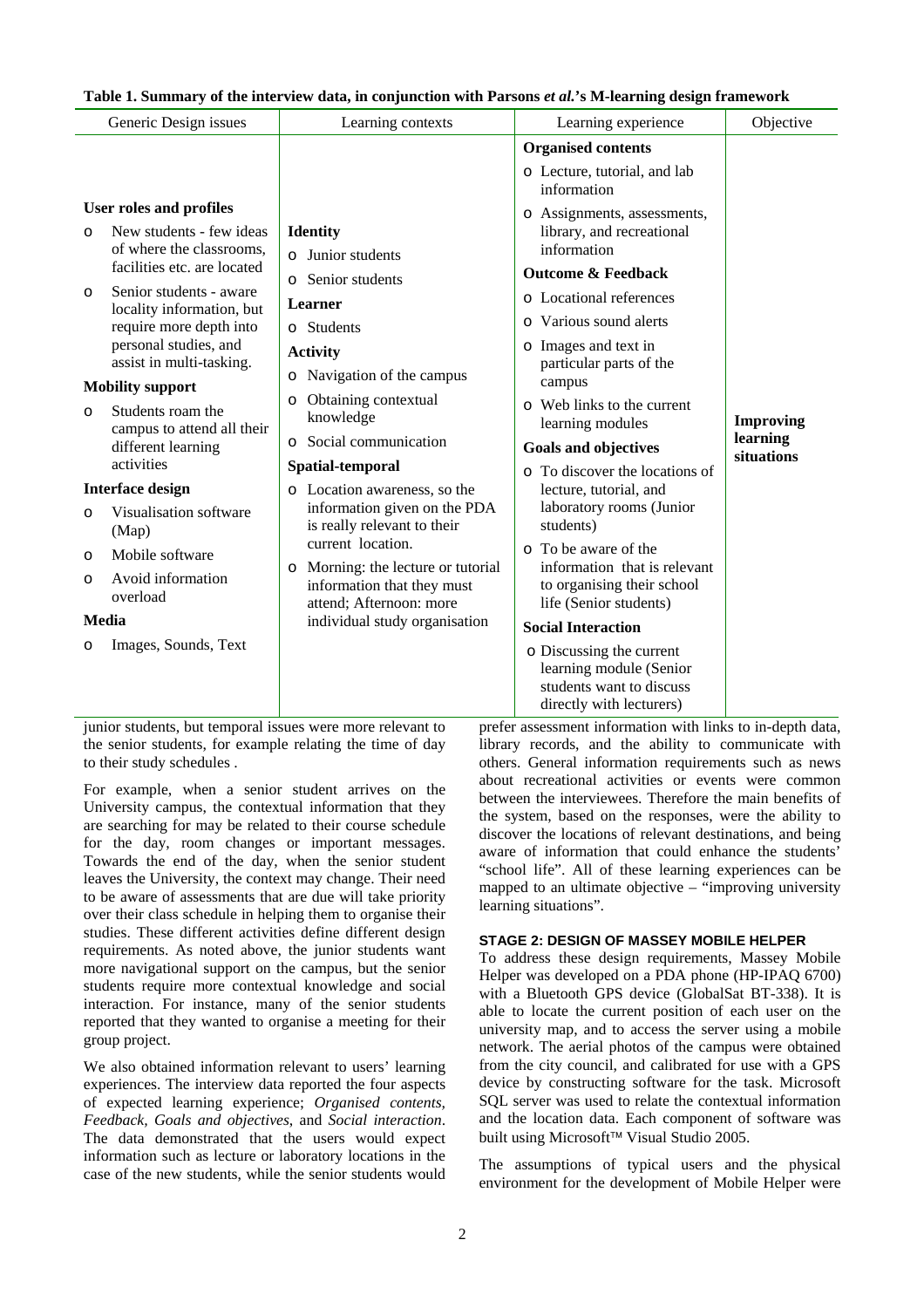that a student was concurrently studying four or more courses and that activities related to their daily study routine included accessing learning content and returning books to the library. In terms of their coursework, most courses include lectures, tutorials, and/or laboratory sessions. In terms of the physical environment, the Massey University campus consists of three separate areas, presenting spatial-temporal issues related to a student's locational context. For instance, most lectures take place in theatres in the upper precinct of the campus, while many of the tutorials and laboratory sessions are some distance away in the lower precinct. Therefore, students need to be constantly aware of the contexts of their learning activities. Figure 1 illustrates a screenshot from the Mobile Helper system. There are indicators representing the user's current position, and a path to their selected location. The map is synchronised with the users' location, moving and rotating in line with their movements. This type of feedback provides the user with the necessary navigational information. In addition, the user can select their next destination from the course calendar, and the path to the location appears on the map.



#### **Figure 1. Screenshot of navigation software for a user who wants to get to the Quadrangle building**

Figure 2 shows Mobile Helper's system architecture. Mobile Helper sends the user's request for information, with their current location, to the PDA server. The server builds the query for the SQL server, which retrieves the client's information from the database. The PDA server returns the information to the user's Mobile Helper. As users move through an area, the PDA server delivers contextual information relating the current position with the user's profile. Therefore the user can request information, providing new knowledge for the student and assisting their activities related to study at University.

Figure 3 is a screenshot of the contextual information that a student may receive. Because Mobile Helper knows the user's current location, and the server holds user profiles,

the system can answer questions such as "what is my next lecture and where is it? Mobile Helper delivers information to the user in both a proactive and userdriven manner. A user receives proactive information when important notices are available such as new assignments or a cancelled lecture.



#### **Figure 2. Mobile Helper system architecture. The system receives the user's query and matches it to an appropriate contextual help.**

In terms of user-driven information, a user could use Mobile Helper to find what books have been placed on reference in relation to their course of study. As the user walks past the library, they can request this type of contextual information. Figure 3 demonstrates the type of contextual information a user may receive while walking close to a lecture theatre. In addition, if the user clicks the 'Assignment 1 available' link to their learning environment (see Figure 3), they can see what the assignment is.



**Figure 3. Contextual information presented to the user. If a user clicks 'Assignment 1 available' on the system, she or he can access the current e-learning module.**